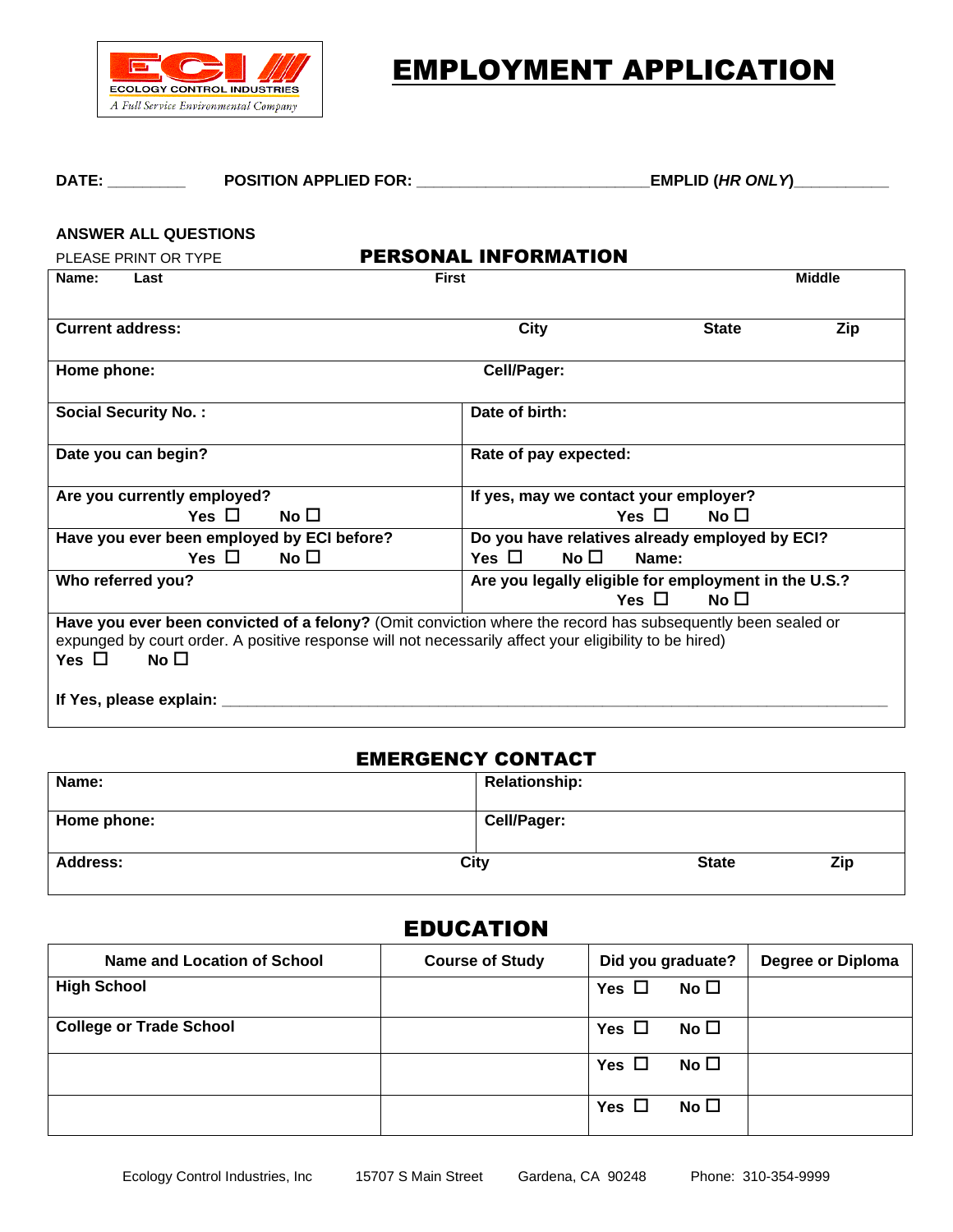### EMPLOYMENT HISTORY

| <b>Address:</b>                                   |                                 | <b>City</b>                | <b>State</b> | Zip |
|---------------------------------------------------|---------------------------------|----------------------------|--------------|-----|
| <b>Employment Dates</b><br>(State month and year) | <b>Gross Earnings</b><br>Start: | <b>Reason for leaving:</b> |              |     |
| From:<br>To:                                      | Ending: $\_\_$                  | <b>Job Title:</b>          |              |     |
| <b>Name of Supervisor:</b>                        |                                 | <b>Phone No.:</b>          |              |     |

| <b>Address:</b>                                   |                                        | <b>City</b>                | <b>State</b> | Zip |
|---------------------------------------------------|----------------------------------------|----------------------------|--------------|-----|
| <b>Employment Dates</b><br>(State month and year) | <b>Gross Earnings</b><br><b>Start:</b> | <b>Reason for leaving:</b> |              |     |
| From:<br>To:                                      | Ending: $\_\_$                         | <b>Job Title:</b>          |              |     |
| <b>Name of Supervisor:</b>                        |                                        | <b>Phone No.:</b>          |              |     |

| <b>Address:</b>                                   |                                 | City                       | <b>State</b> | Zip |
|---------------------------------------------------|---------------------------------|----------------------------|--------------|-----|
| <b>Employment Dates</b><br>(State month and year) | <b>Gross Earnings</b><br>Start: | <b>Reason for leaving:</b> |              |     |
| From:<br>To:                                      | Ending: ________                | <b>Job Title:</b>          |              |     |
| <b>Name of Supervisor:</b>                        |                                 | <b>Phone No.:</b>          |              |     |

## REFERENCES

| Name:                    | <b>Present Organization:</b> | <b>Position/Title</b> |
|--------------------------|------------------------------|-----------------------|
| <b>Work Association:</b> | City/State:                  | <b>Phone No.:</b>     |

| Name:                    | <b>Present Organization:</b> | <b>Position/Title</b> |
|--------------------------|------------------------------|-----------------------|
| <b>Work Association:</b> | City/State:                  | <b>Phone No.:</b>     |

| Name:                    | <b>Present Organization:</b> | <b>Position/Title</b> |
|--------------------------|------------------------------|-----------------------|
| <b>Work Association:</b> | City/State:                  | <b>Phone No.:</b>     |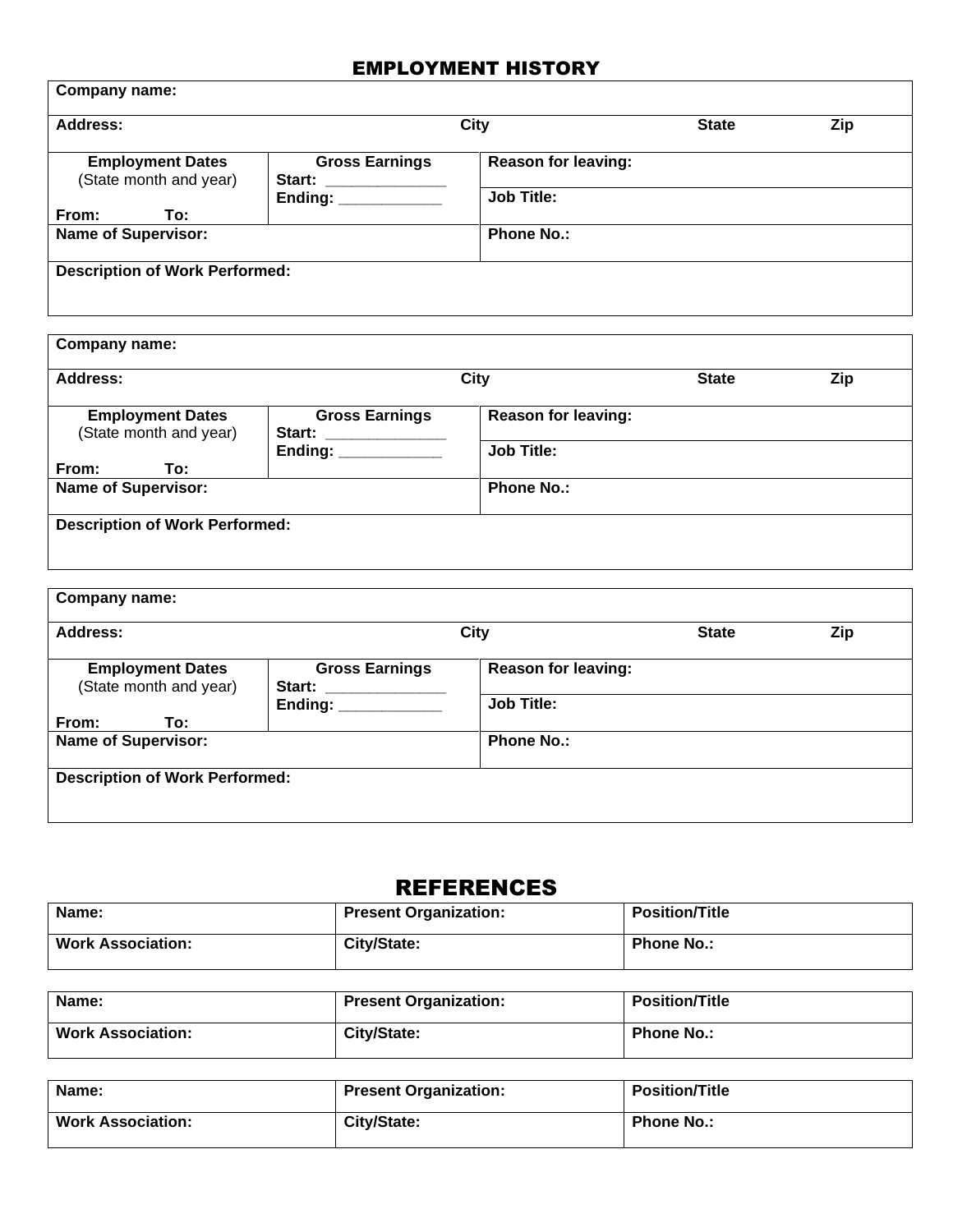# EQUIPMENT OPERATORS/TECHNICIANS/LABORERS

Please supply us with driver's license, DMV printout, Medical Card, Certificates of Training (40-hour training, welding card, etc.) and any other documents which may apply, to photocopy and attach to your application for employment.

| Types of equipment/vehicles operated | Size/Type | <b>Years of experience</b> |
|--------------------------------------|-----------|----------------------------|
|                                      |           |                            |
|                                      |           |                            |
|                                      |           |                            |

## COMMENTS

Please list any other abilities (e.g., shorthand and typing speeds, computer skills and volunteer experience as applicable). Also list publications and patents. Please complete any information you feel pertains to the position you are applying for.

## SUBSTANCE ABUSE POLICY

It is ECI's policy to maintain a work environment free of substance abuse. This policy applies to all current and prospective employees. In order to preserve employee fitness for duty and the safety of employees and others, drug screening is a requirement for all prospective employees and may be required of current employees in situations as prescribed by policy. All employment offers are contingent upon the applicant successfully passing a drug screen; applicants who fail this drug screen will not be eligible for employment at ECI.

## TERMS AND AGREEMENTS

This certifies that this application was completed by me and that all entries on it and information in it are true and complete to the best of my knowledge.

I authorize you to make such investigations and inquiries of my personal employment, financial or medical history and other related matters as may be necessary in arriving at an employment decision (Generally, inquiries and other related matters as may be necessary in arriving at an employment decision; In general, inquiries regarding medical history will be made only if and after a conditional offer of employment has been extended). I hereby release employers, schools, health care providers and other persons from all liability in responding to inquiries and releasing information in connection with my application.

In the event of employment, I understand that false or misleading information given in my application or interview(s) may result in discharge. I understand, also, that I am required to abide by all rules and regulations of ECI.

In consideration for my employment, I agree to conform to the rules and regulations of the company. I acknowledge that rules may be changed, withdrawn, added or interpreted at any time, at the company's sole option and without prior notice to me.

I understand, acknowledge and agree that employment at the Company is "at will". This means that both the Company and I have the right to terminate my employment at any time, with or without notice, and with or without cause. I further understand and agree that I may be demoted or disciplined, and the term s of my employment may be altered at any time, with or without cause, at the discretion of the Company. I understand that no representative of the Company has any authority to enter into any agreement for employment for any specified period of time, or to make any agreement or promise with respect to any personnel action, either before or after I accept employment, or to guarantee any benefits or terms or conditions of employment or to make any other agreement which is contrary to this understanding and employment being solely "at will". By signing this employment application I acknowledge that I have read and that I fully understand, acknowledge and agree to these terms.

I have read, understand and agree to the terms of this Agreement.

Signature\_\_\_\_\_\_\_\_\_\_\_\_\_\_\_\_\_\_\_\_\_\_\_\_\_\_\_\_\_\_\_\_\_\_\_\_\_\_\_\_\_\_\_\_\_\_\_\_\_\_\_\_ Date\_\_\_\_\_\_\_\_\_\_\_\_\_\_\_\_\_\_\_\_\_\_\_\_\_